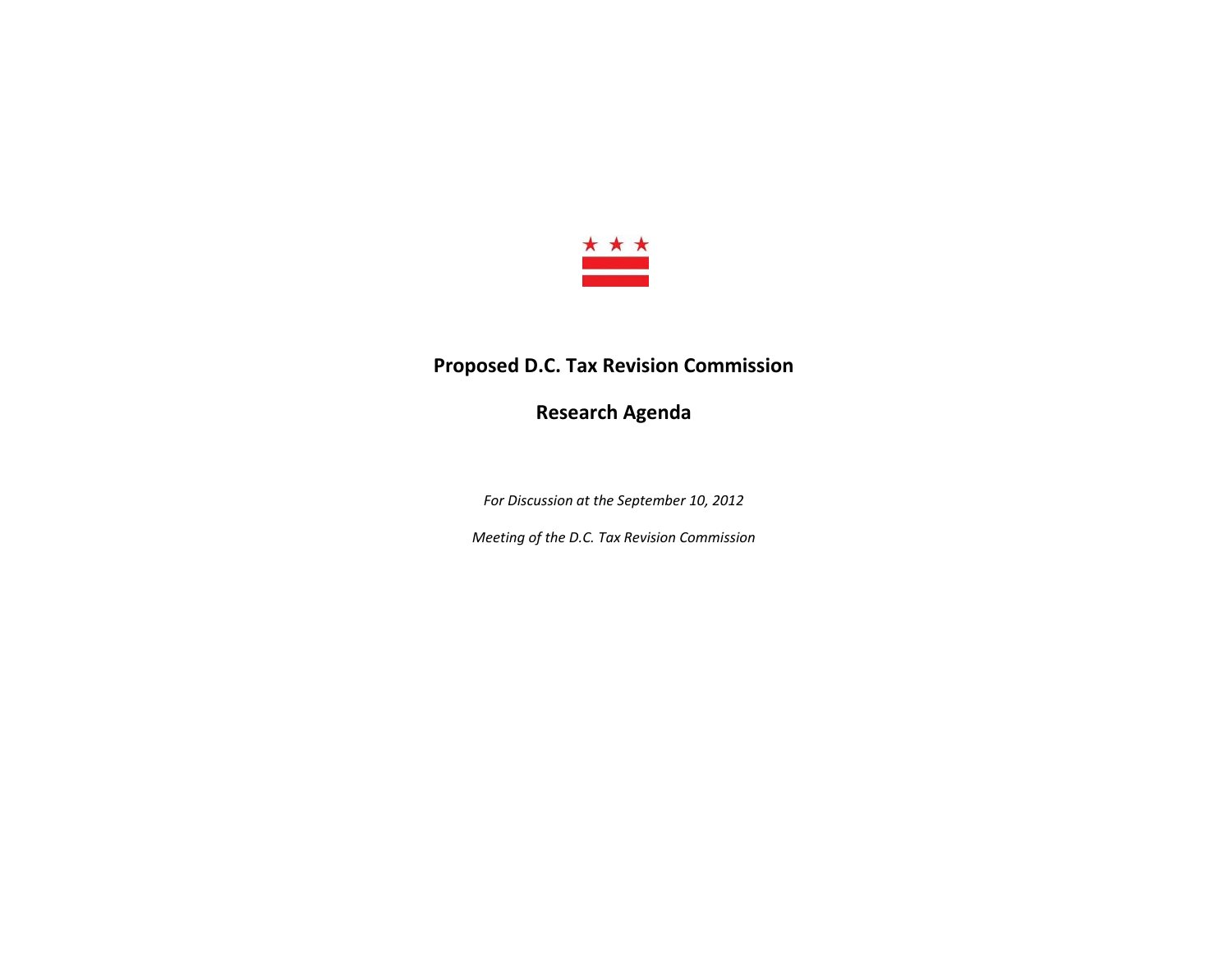This document outlines <sup>a</sup> proposed research agenda for the D.C. Tax Revision Commission ("TRC" or "Commission"). The following recommended agenda is rooted in the TRC's legislative charge. It has been developed based on preliminary conversations with Commissioners about their interests as well as input from the Mayor of the District of Columbia, the Chairman of the D.C. Council, and the D.C. Chief Financial Officer.

The enclosed agenda should be considered a draft for feedback, further input, and approval rather than a final *document to be endorsed in whole by the Commission.*

This document is divided into three sections:

- I. **Proposed Calendar of Research Topics – Summary.** This section provides <sup>a</sup> high‐level overview of the topics and general timeline for consideration by the Commission
- II. **Proposed Calendar of Research Topics – Detail.** This section provides <sup>a</sup> detailed listing of research topics for the TRC's consideration. Members of the Commission will determine which items in this detailed agenda will be researched by Commission staff.
- III. **Proposed Report Outline.** This section provides <sup>a</sup> preliminary outline of the TRC's report as required by the Commission's authorizing legislation.

The Commission will be asked to make preliminary decisions with respect to this agenda during its September 10, 2012 meeting and will be asked to approve the final agenda during its October 1, 2012 meeting.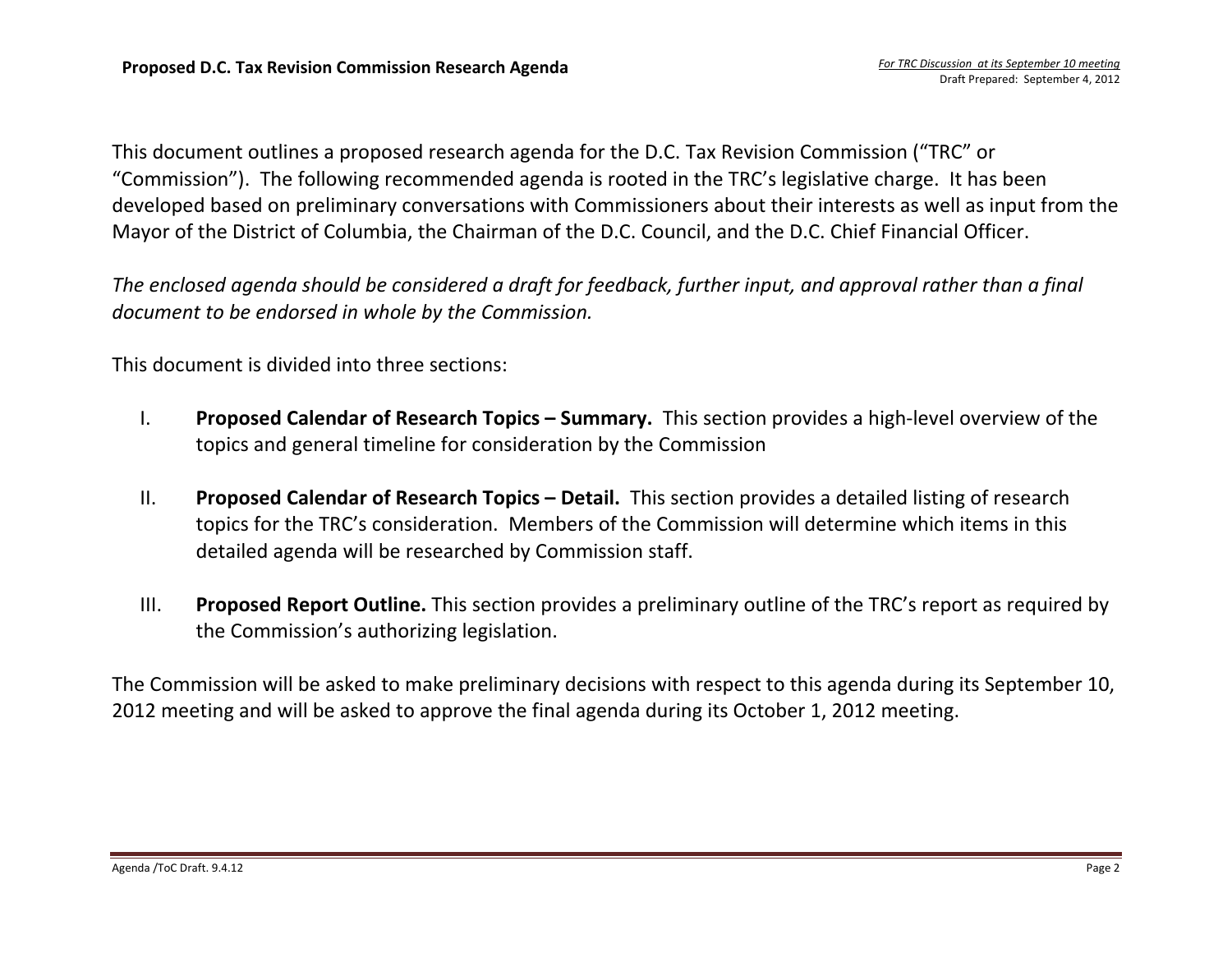## **I. Proposed Calendar of Research Topics – Summary**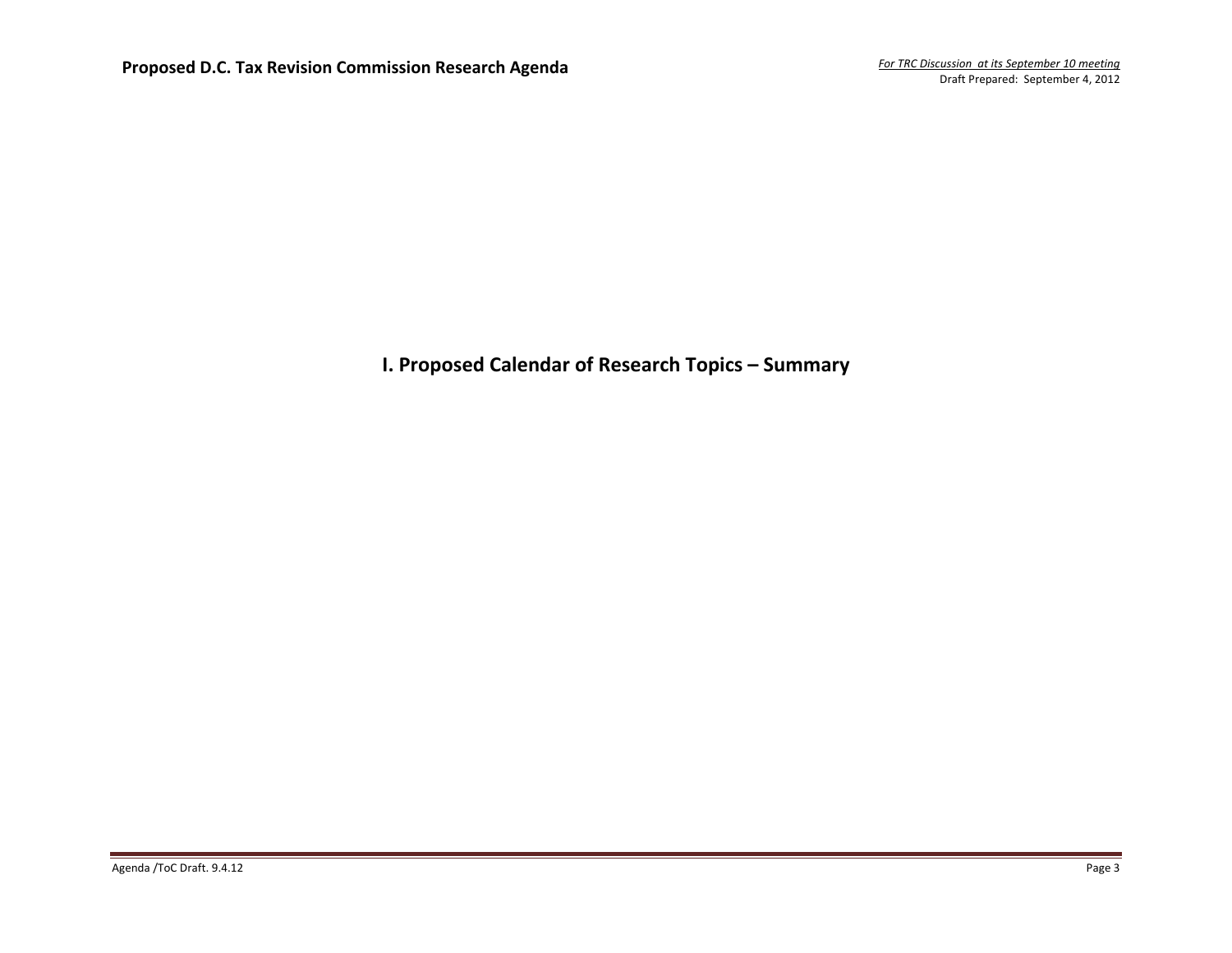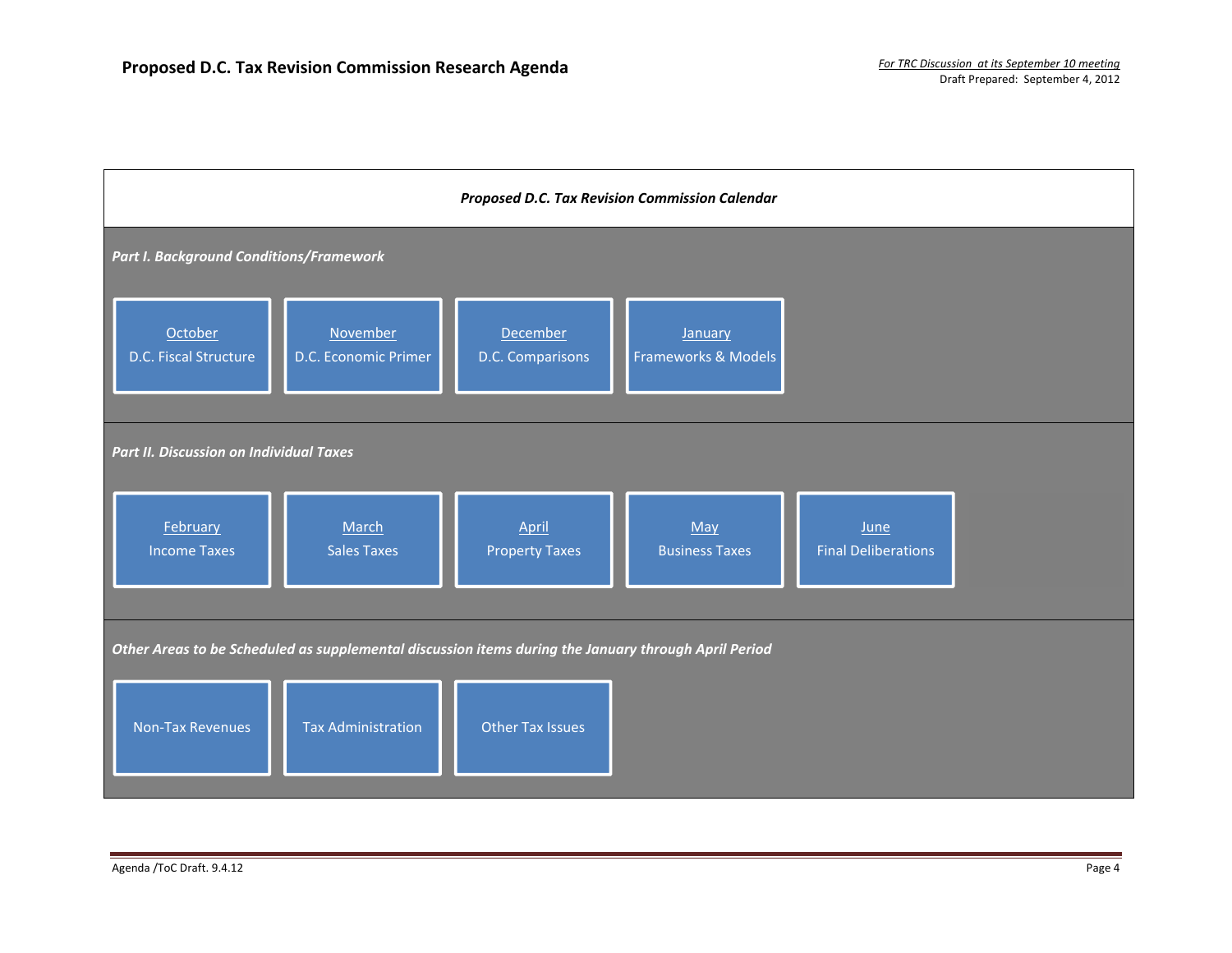**II. Proposed Calendar of Research Topics – Detail**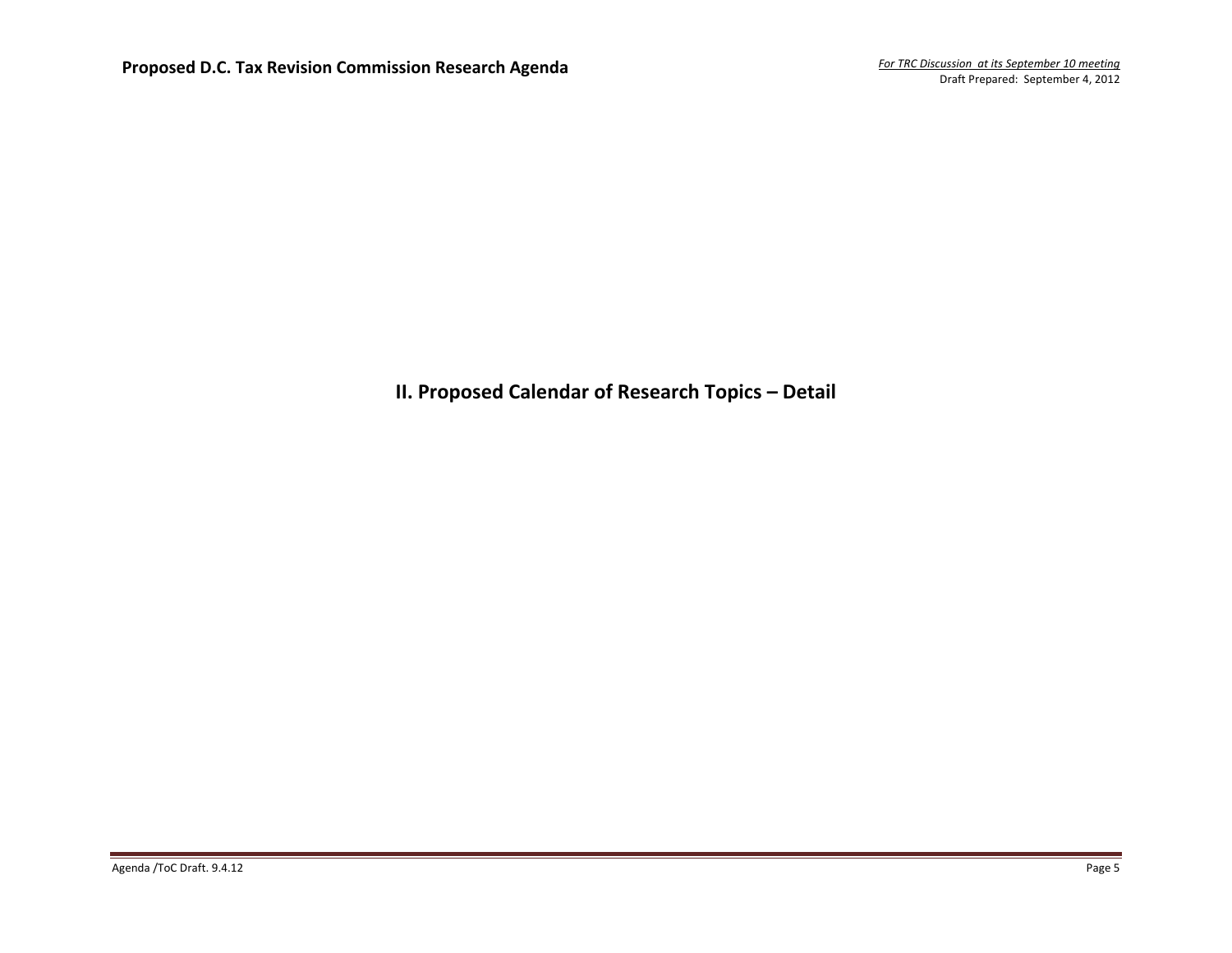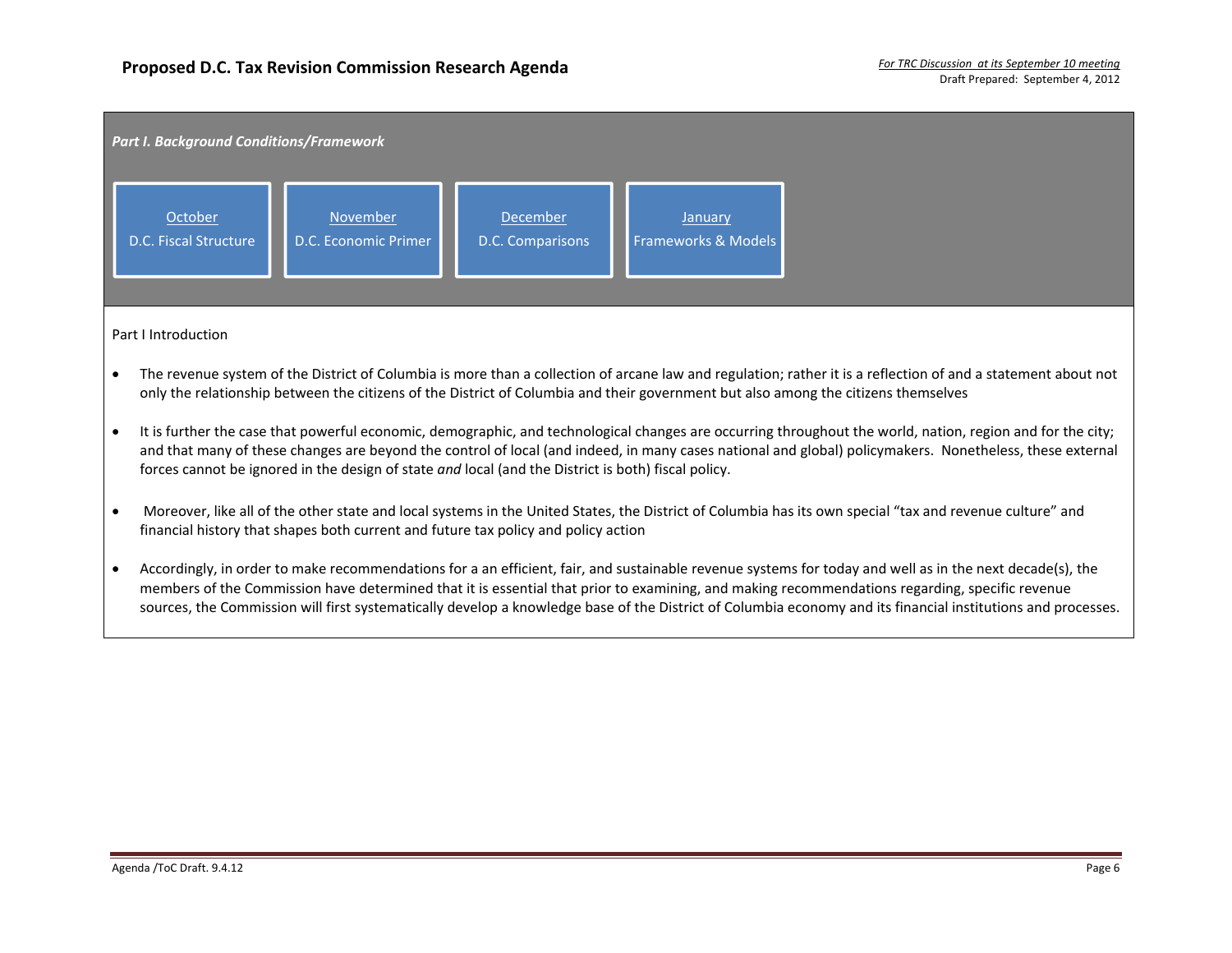|                | Part I. Background Conditions/Framework: D.C.'s Fiscal Framework                       |                                                                                                                                                                                                                                                                                                                                               |                                                                                                                                                                   |              |  |  |  |
|----------------|----------------------------------------------------------------------------------------|-----------------------------------------------------------------------------------------------------------------------------------------------------------------------------------------------------------------------------------------------------------------------------------------------------------------------------------------------|-------------------------------------------------------------------------------------------------------------------------------------------------------------------|--------------|--|--|--|
|                | October<br>D.C. Fiscal Structure                                                       | November<br>December<br>D.C. Economic Primer<br><b>D.C.</b> Comparisons                                                                                                                                                                                                                                                                       | <b>January</b><br>Frameworks & Models                                                                                                                             |              |  |  |  |
|                | <b>Topic/ Chapter Title</b>                                                            | <b>Content Includes</b>                                                                                                                                                                                                                                                                                                                       | <b>Initial Comments</b>                                                                                                                                           | <b>Notes</b> |  |  |  |
| $\mathbf{1}$   | Washington, DC as a<br>District with elements<br>of a combined State &<br>Local System | A Brief Fiscal History of D.C. including:<br>The US Constitution and Home Rule Charter<br>(DC Constitution?);<br>DC arguments relating to Fiscal Autonomy<br>(current issues);<br>Federal Pre-emption of the tax base; and<br>History of the Control Board (1995-9/30/01)<br>and current law on Control Board triggers                        | Political autonomy: may include differing legal<br>perspectives.<br>Fiscal autonomy: document and examine the<br>Districts case for increased fiscal sovereignty. |              |  |  |  |
| $\overline{2}$ | System of Public<br><b>Financial Management</b>                                        | The current D.C. fiscal system<br>After the Control Board<br>$\bullet$<br>Importance of the OCFO structure (focus on<br>$\bullet$<br>the Hard Budget Constraint of the Revenue<br>Estimates, but also research output, FIS and<br>Comptroller, Treasury, and Budget preparation<br>and execution functions)<br>Briefing on Tax Administration | DC's structure is unique among the 51 state and<br>local systems of the United States                                                                             |              |  |  |  |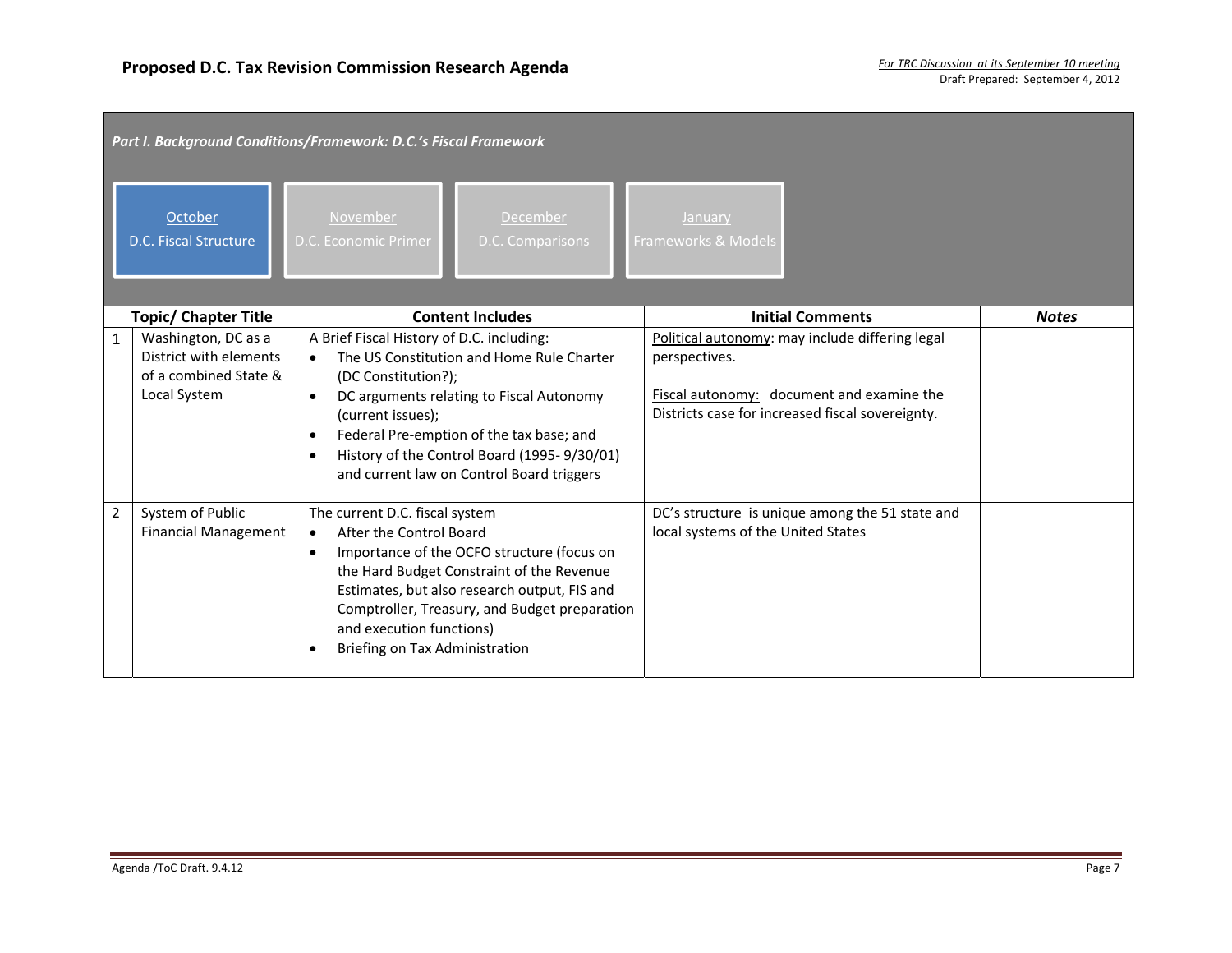|   | Part I. Background Conditions/Framework: D.C.'s Fiscal Framework                                     |                                                                                                                                                                                                                                                                                                                                                                                    |                                                                                                                                                                                                                                                                                                                                                                    |              |  |  |  |
|---|------------------------------------------------------------------------------------------------------|------------------------------------------------------------------------------------------------------------------------------------------------------------------------------------------------------------------------------------------------------------------------------------------------------------------------------------------------------------------------------------|--------------------------------------------------------------------------------------------------------------------------------------------------------------------------------------------------------------------------------------------------------------------------------------------------------------------------------------------------------------------|--------------|--|--|--|
|   | October<br>D.C. Fiscal Structure                                                                     | November<br>December<br>D.C. Economic Primer<br>D.C. Comparisons                                                                                                                                                                                                                                                                                                                   | January<br>Frameworks & Models                                                                                                                                                                                                                                                                                                                                     |              |  |  |  |
|   | <b>Topic/ Chapter Title</b>                                                                          | <b>Content Includes</b>                                                                                                                                                                                                                                                                                                                                                            | <b>Initial Comments</b>                                                                                                                                                                                                                                                                                                                                            | <b>Notes</b> |  |  |  |
| 3 | The Revenue System<br>Operating<br>revenues, tax and<br>non-tax<br>Includes Focus on<br>grant system | Overview of Sources of Funds and education on the<br>content of different types of taxes and the various<br>classes /treatments & types of non-tax revenues;<br>State and local Tax Revenue Volatility. Earmarking<br>here?<br>Information on tax expenditures be treated as a<br>separate chapter<br>Not to be included: metropolitan revenues                                    | Key Chapter-lots of work here. Here is an<br>example where one can provide highlights of (ii)<br>DC Tax Facts (i) reveal the detail of a source such<br>as the Revenue Chapter of the Financial Plan; (iii)<br>Provide Recent Trends as well as those in 2013-<br>2016 FP                                                                                          |              |  |  |  |
| 4 | The Budget: Operating<br>and Capital Budget<br>Medium/Long Term<br>Projections and Plan              | Overview of expenditure areas with a focus on<br>long-term trends and needs:<br>Five-year Financial Plan<br>$\bullet$<br>Budget reserve funds,<br>$\bullet$<br>Tax expenditures taxes and<br>$\bullet$<br>Grants and transfers;<br>$\bullet$<br>Implications of long term pension funding<br>$\bullet$<br>needs, and<br>Borrowing, debt and the statutory debt limit.<br>$\bullet$ | DC is one of the few states to have adopted a<br>medium-term Financial Plan, a process that in<br>part explains its post-Control Board record of<br>financial stability as, inter alia, recognized by the<br>financial markets.<br>Basic but important background; Focus on the<br>question of a structural deficit- includes the<br>projected drivers of spending |              |  |  |  |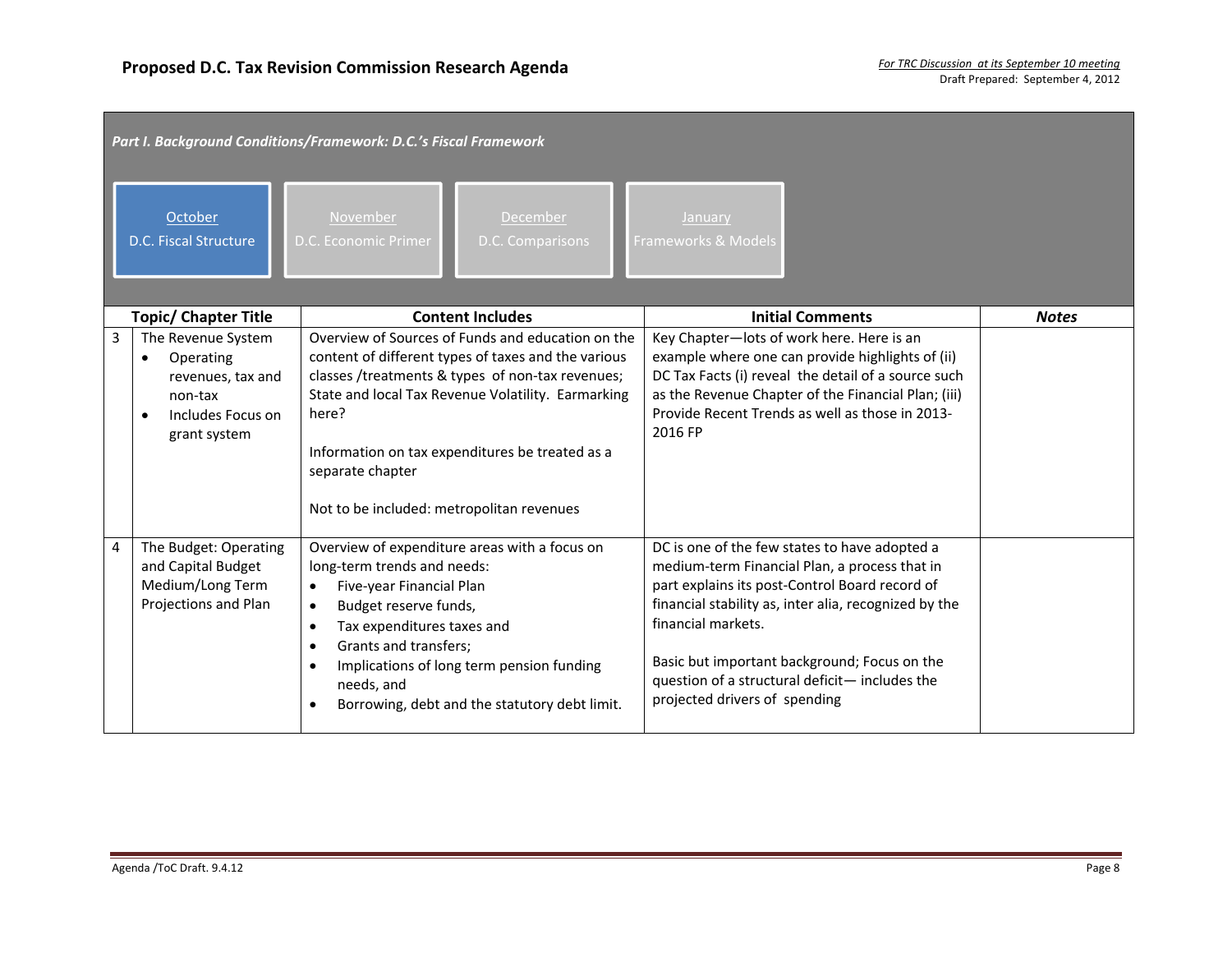|   | Part I. Background Conditions/Framework : Understanding D.C.'s Economy |                                                                                                                                                   |                                                                                                                                                         |                                                                                                                                                             |              |  |  |  |
|---|------------------------------------------------------------------------|---------------------------------------------------------------------------------------------------------------------------------------------------|---------------------------------------------------------------------------------------------------------------------------------------------------------|-------------------------------------------------------------------------------------------------------------------------------------------------------------|--------------|--|--|--|
|   | October<br>D.C. Fiscal Structure                                       | November<br>D.C. Economic Primer                                                                                                                  | December<br>D.C. Comparisons                                                                                                                            | <b>January</b><br>Frameworks & Models                                                                                                                       |              |  |  |  |
|   | <b>Topic/ Chapter Title</b>                                            |                                                                                                                                                   | <b>Content Includes</b>                                                                                                                                 | <b>Initial Comments</b>                                                                                                                                     | <b>Notes</b> |  |  |  |
| 5 | DC's Economy/<br><b>Economic Overview</b>                              | context (metro as engine of growth and<br>a monthly basis.<br>Relationship between D.C.'s Economy its Tax<br>System<br>D.C.'s Demographic Divide? | Current Base, recent trends; include DC in a metro<br>competitor), how DC OCFO tracks the economy on<br>Demographic, Regionalism, and Trends, including | Rely on ORA material &/or projected economic<br>base, metro land local should specific sectors be<br>addressed (tourism, the growth vs. decline<br>sectors? |              |  |  |  |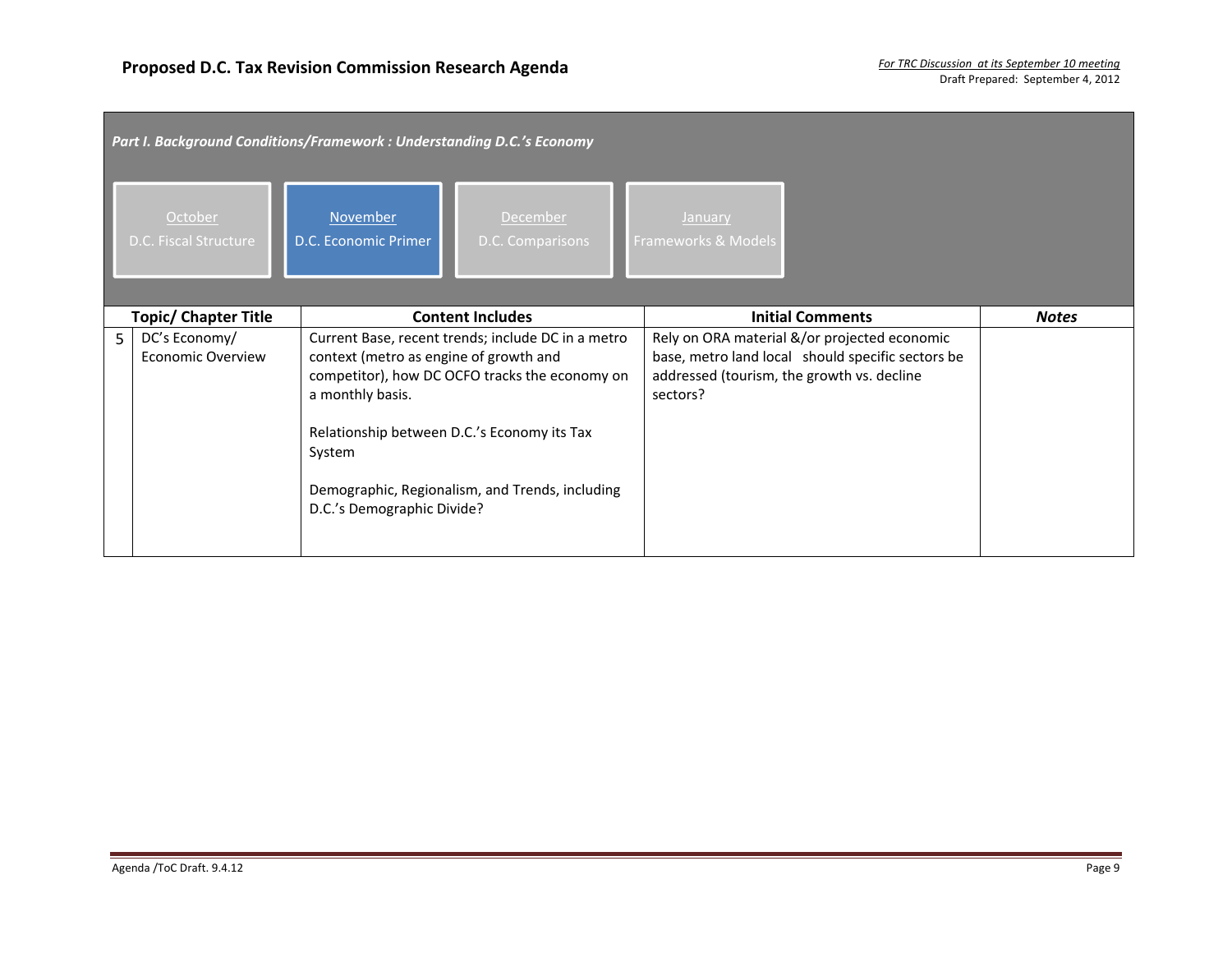|   | Part I. Background Conditions/Framework : Understanding D.C.'s Economy |                                                                               |                                                                                                                                                                                                                         |                                  |                                                |              |  |  |
|---|------------------------------------------------------------------------|-------------------------------------------------------------------------------|-------------------------------------------------------------------------------------------------------------------------------------------------------------------------------------------------------------------------|----------------------------------|------------------------------------------------|--------------|--|--|
|   | October<br><b>D.C. Fiscal Structure</b>                                | November<br>D.C. Economic Primer                                              | <b>December</b><br>D.C. Comparisons                                                                                                                                                                                     | January<br>Frameworks & Models   |                                                |              |  |  |
|   | <b>Topic/ Chapter Title</b>                                            |                                                                               | <b>Content Includes</b>                                                                                                                                                                                                 |                                  | <b>Initial Comments</b>                        | <b>Notes</b> |  |  |
| 6 | How the District<br>Compares                                           | here one must bring in expenditure as well as<br>carried out annually by ORA. | Fiscal Comparisons: explanation and pros and cons<br>of rankings and discussions of fiscal capacity study<br>revenue side of the budget; Who pays DC taxes can<br>fit here. This will also include the tax burden study | of tax capacity and effort (ORA) | Representative Tax System study with estimates |              |  |  |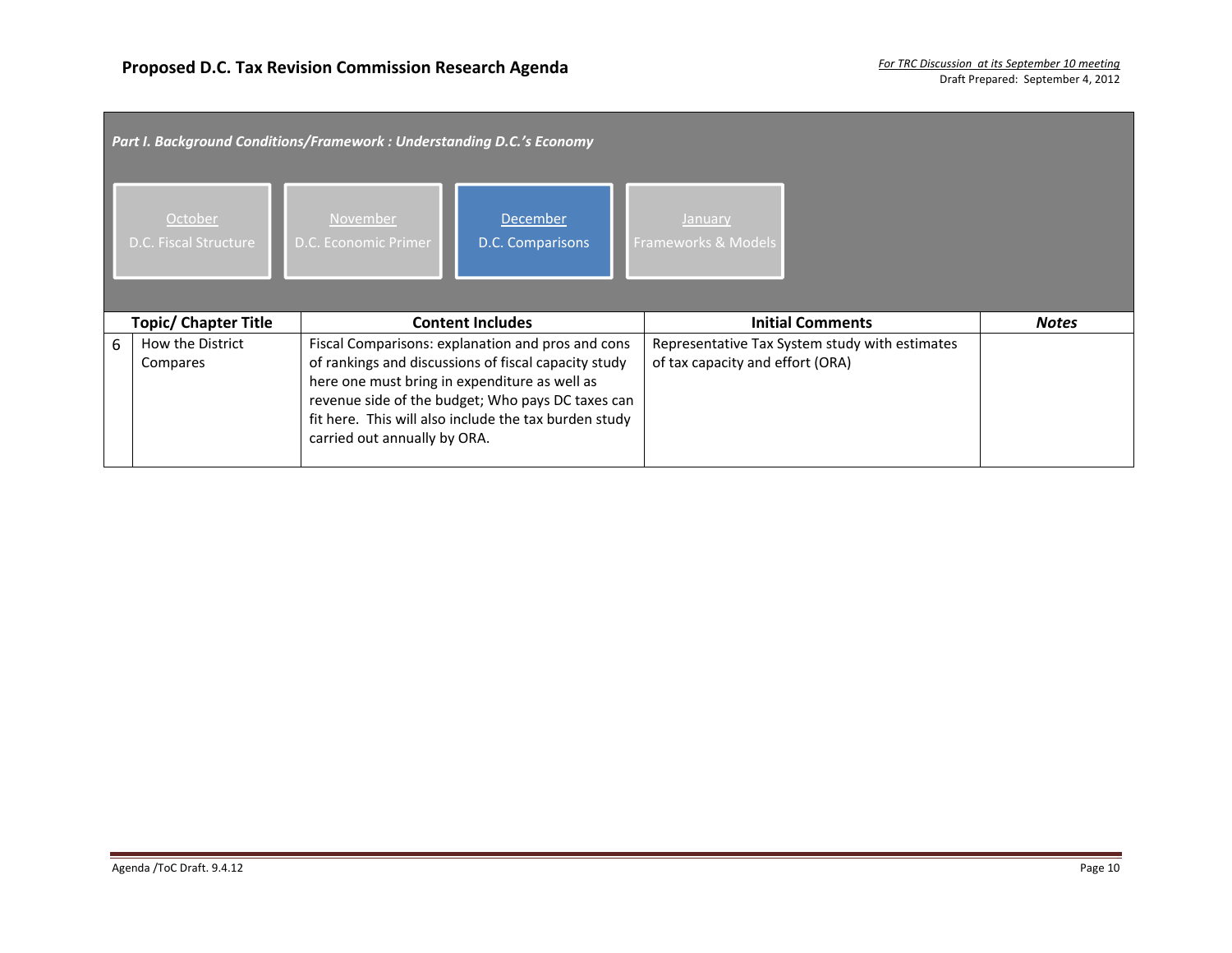|   | October<br>D.C. Fiscal Structure | November<br>D.C. Economic Primer                                                  | Part I. Background Conditions/Framework : Frameworks for Analyzing the D.C. Tax System<br><b>December</b><br>D.C. Comparisons                                                                                                                                                                                                                                                                                                                                                                                                   | January<br>Frameworks & Models                                                                                                                                                                                                                                                                                                                                                                               |              |  |
|---|----------------------------------|-----------------------------------------------------------------------------------|---------------------------------------------------------------------------------------------------------------------------------------------------------------------------------------------------------------------------------------------------------------------------------------------------------------------------------------------------------------------------------------------------------------------------------------------------------------------------------------------------------------------------------|--------------------------------------------------------------------------------------------------------------------------------------------------------------------------------------------------------------------------------------------------------------------------------------------------------------------------------------------------------------------------------------------------------------|--------------|--|
|   | <b>Topic/ Chapter Title</b>      |                                                                                   | <b>Content Includes</b>                                                                                                                                                                                                                                                                                                                                                                                                                                                                                                         | <b>Initial Comments</b>                                                                                                                                                                                                                                                                                                                                                                                      | <b>Notes</b> |  |
| 7 | <b>Fiscal Architecture</b>       | The paper on fiscal architecture sets the<br>examining economic, demographic, and | framework for what makes 'fiscal sense" by<br>institutional factors that determine pressures on<br>expenditure and revenue sources; a look ahead as<br>the DC's economic structure, demographics, and<br>Institutional arrangements and implications for<br>revenue policy. This will also include a discussion of<br>the Great Recession and its implications for<br>revenue performance and estimation in DC. This<br>raises an issue of structural reform in view of<br>evolving reality including impact of gentrification. | Include expenditure implications here to allow<br>TRC to say it did look at the "we tax to spend"<br>This will also include an (ORA assisted) discussion<br>on the possible downsizing of the federal<br>government and its impact on revenue in DC<br>should be? There was also a comment about<br>looking at the experience in the 1990s with<br>government downsizing to see what impact it had<br>on DC. |              |  |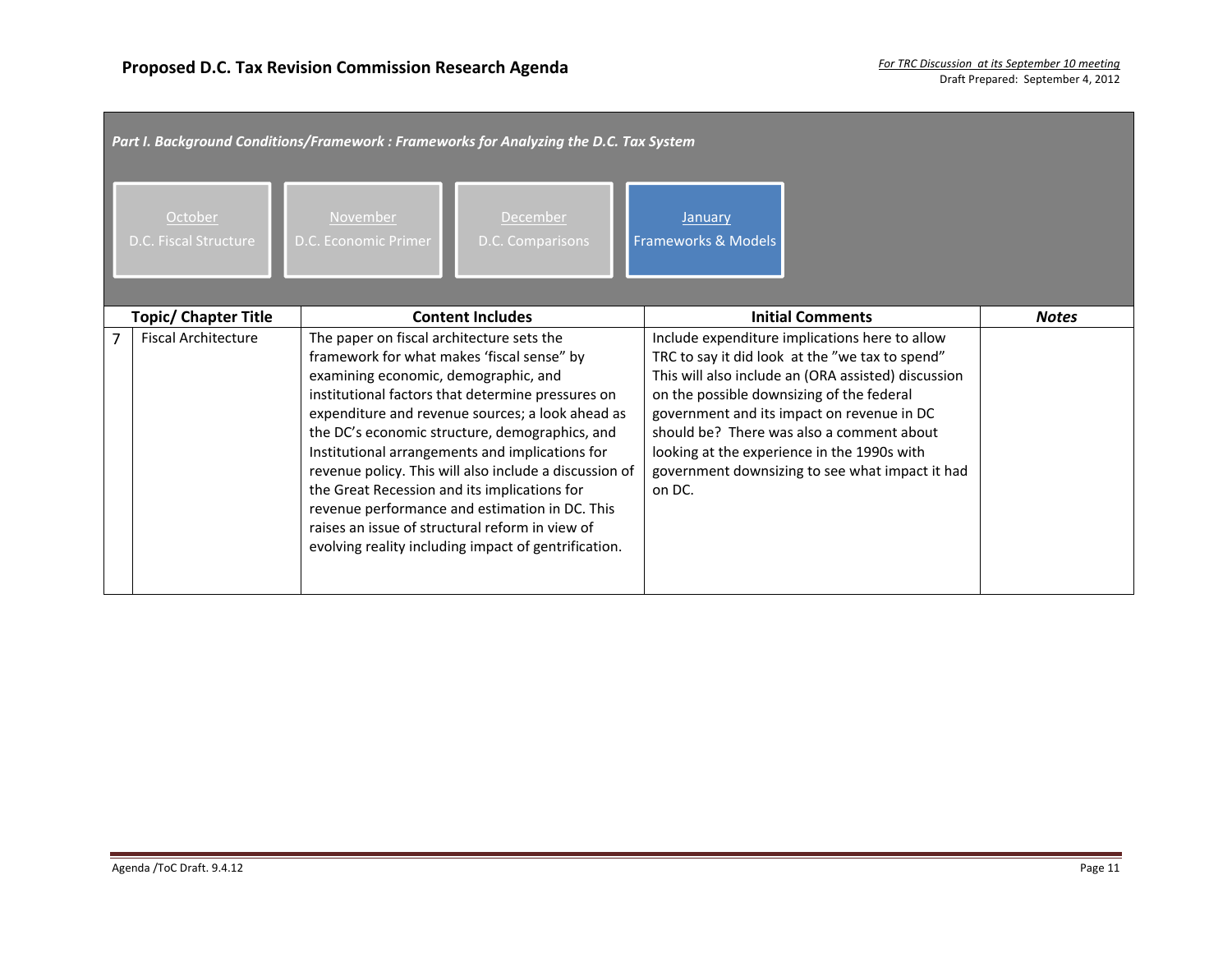|   | Part I. Background Conditions/Framework : Frameworks for Analyzing the D.C. Tax System |                                                                                                                                                                                                                                                                                                                                                                                                                                                                                                                                                                                                                                                                                                                                                                                                           |                                                                                                                                                                                                                                                                               |              |  |  |  |
|---|----------------------------------------------------------------------------------------|-----------------------------------------------------------------------------------------------------------------------------------------------------------------------------------------------------------------------------------------------------------------------------------------------------------------------------------------------------------------------------------------------------------------------------------------------------------------------------------------------------------------------------------------------------------------------------------------------------------------------------------------------------------------------------------------------------------------------------------------------------------------------------------------------------------|-------------------------------------------------------------------------------------------------------------------------------------------------------------------------------------------------------------------------------------------------------------------------------|--------------|--|--|--|
|   | October<br>D.C. Fiscal Structure                                                       | November<br>December<br>D.C. Economic Primer<br>D.C. Comparisons                                                                                                                                                                                                                                                                                                                                                                                                                                                                                                                                                                                                                                                                                                                                          | January<br><b>Frameworks &amp; Models</b>                                                                                                                                                                                                                                     |              |  |  |  |
|   | <b>Topic/ Chapter Title</b>                                                            | <b>Content Includes</b>                                                                                                                                                                                                                                                                                                                                                                                                                                                                                                                                                                                                                                                                                                                                                                                   | <b>Initial Comments</b>                                                                                                                                                                                                                                                       | <b>Notes</b> |  |  |  |
| 8 | <b>CGE Model</b>                                                                       | A Computable General Equilibrium Model will<br>provide an economic model of the Greater<br>Washington Area that will allow for the evaluation<br>of the impact of macro-level changes in the<br>District's tax rates and structure on growth and<br>inter-regional economic activity.<br>Issues a CGE may address:<br>• Cross border effects of the retail sales tax<br>. DC central city as an "engine of growth" for the<br>metro area<br>• The metro area as an engine of growth for DC<br>. What would be the results of systematic<br>reductions in defense spending (e.g., the Obama<br>Admin budget in the out-years)<br>. How much would DC tax levels have to be to<br>significantly affect DC GDP?<br>. How much would DC tax levels have to be to<br>significantly affect DC employment levels | Econometric work<br>a. Computable General Equilibrium model for<br>DC (CGE)<br>b. Analysis of factors contributing to job growth<br>This model has been developed for the State of<br>Georgia and City of Atlanta by the Economics<br>Department at Georgia State University. |              |  |  |  |
| 9 | Remi-Model: Cross-<br>Border Impact of Tax<br>Changes                                  | The Remi model, which the Office of Revenue<br>Analysis has and uses, will help us look at the<br>impact of changes to tax rates on representative<br>households and representative businesses and<br>model the impact of changes on those location<br>decisions.                                                                                                                                                                                                                                                                                                                                                                                                                                                                                                                                         |                                                                                                                                                                                                                                                                               |              |  |  |  |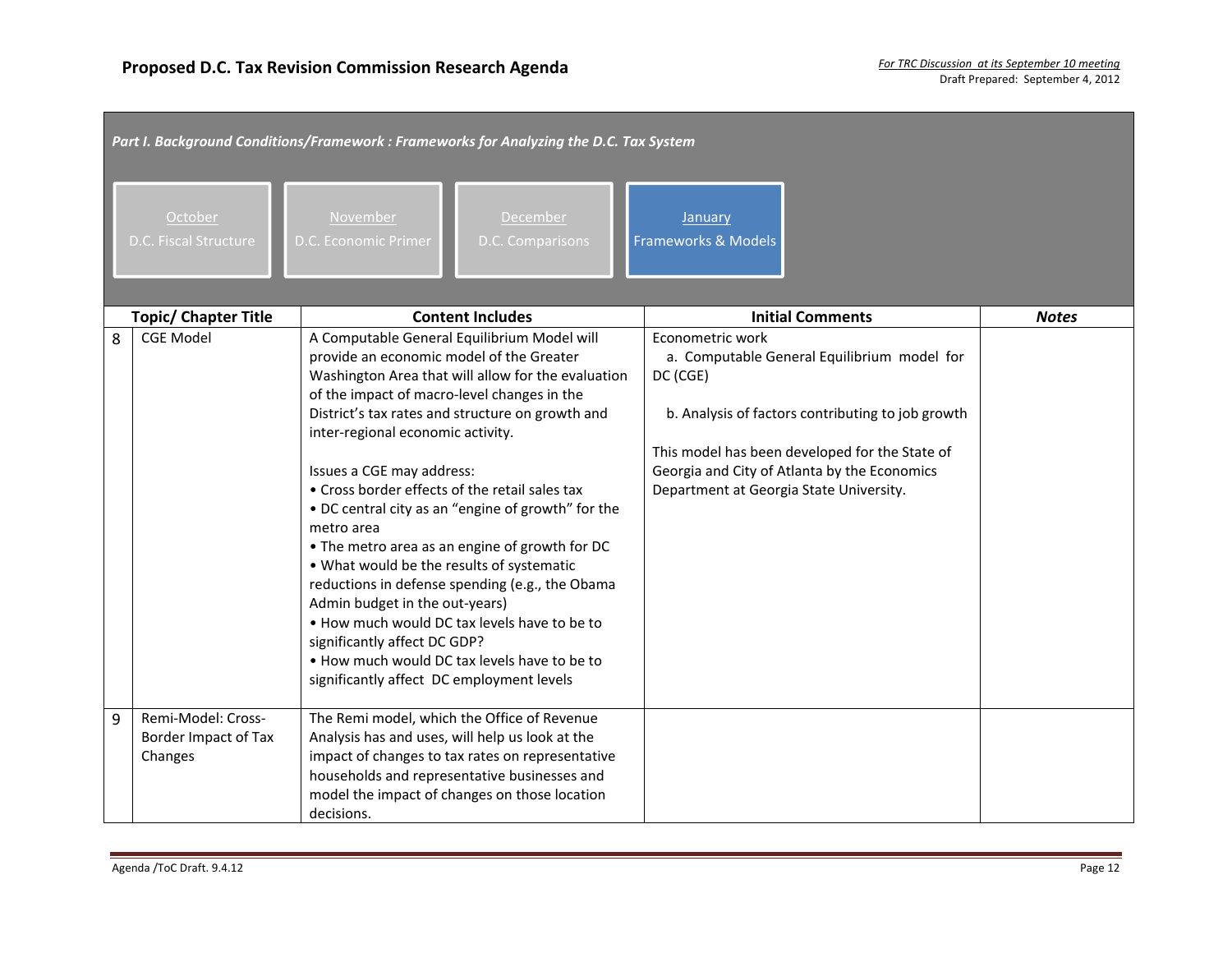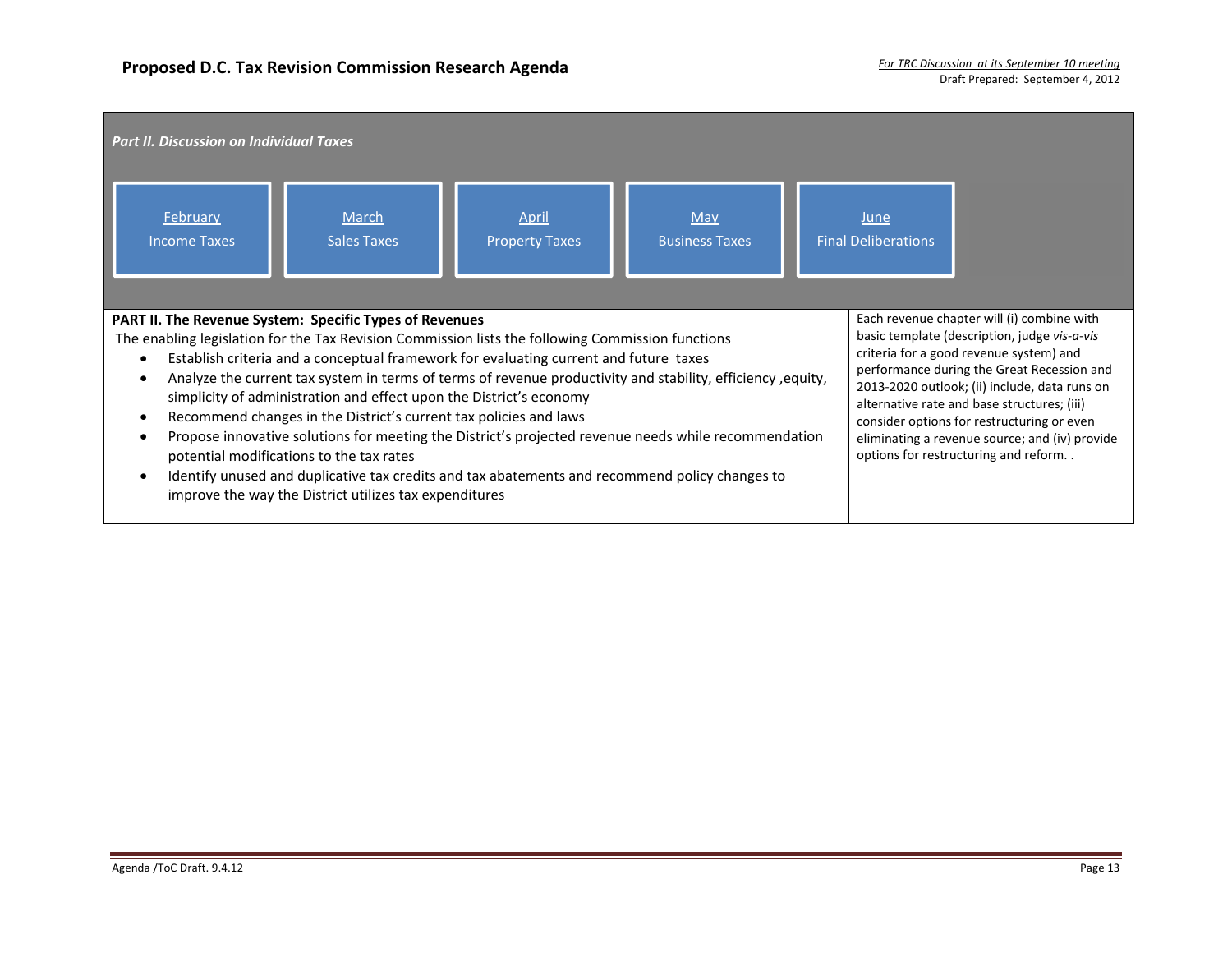|    | <b>Part II. Discussion on Individual Taxes</b> |                                                                                |                                                         |                                    |              |  |  |  |
|----|------------------------------------------------|--------------------------------------------------------------------------------|---------------------------------------------------------|------------------------------------|--------------|--|--|--|
|    | February<br><b>Income Taxes</b>                | March<br>April<br><b>Sales Taxes</b><br><b>Property Taxes</b>                  | May<br><b>Business Taxes</b>                            | June<br><b>Final Deliberations</b> |              |  |  |  |
|    | <b>Topic/ Chapter Title</b>                    | <b>Content Includes</b>                                                        |                                                         | <b>Initial Comments</b>            | <b>Notes</b> |  |  |  |
| 10 | The Individual Income                          | 1. Mechanics of the tax and options for <b>Federal Tax</b>                     | $\leftarrow$ As with all the (next set of) specific tax |                                    |              |  |  |  |
|    | Tax                                            | Conformity;                                                                    | chapters-work with "scorekeeper" ORA on                 |                                    |              |  |  |  |
|    |                                                | 2. Policies to broaden the PIT base; flat tax?;                                | simulations $\downarrow$                                |                                    |              |  |  |  |
|    |                                                | 3. Treatment of some low income families and                                   |                                                         |                                    |              |  |  |  |
|    |                                                | severity of tax penalties;                                                     |                                                         |                                    |              |  |  |  |
|    |                                                | 4. EITC;                                                                       |                                                         |                                    |              |  |  |  |
|    |                                                | 5. Pension and 401K phase out-part of<br>conformity?; and                      |                                                         |                                    |              |  |  |  |
|    |                                                | 5. Taxation of municipal bond interest.                                        |                                                         |                                    |              |  |  |  |
| 11 | <b>Estate Tax</b>                              | Key issue is federal Issue is conformity; and are<br>there locational effects? |                                                         |                                    |              |  |  |  |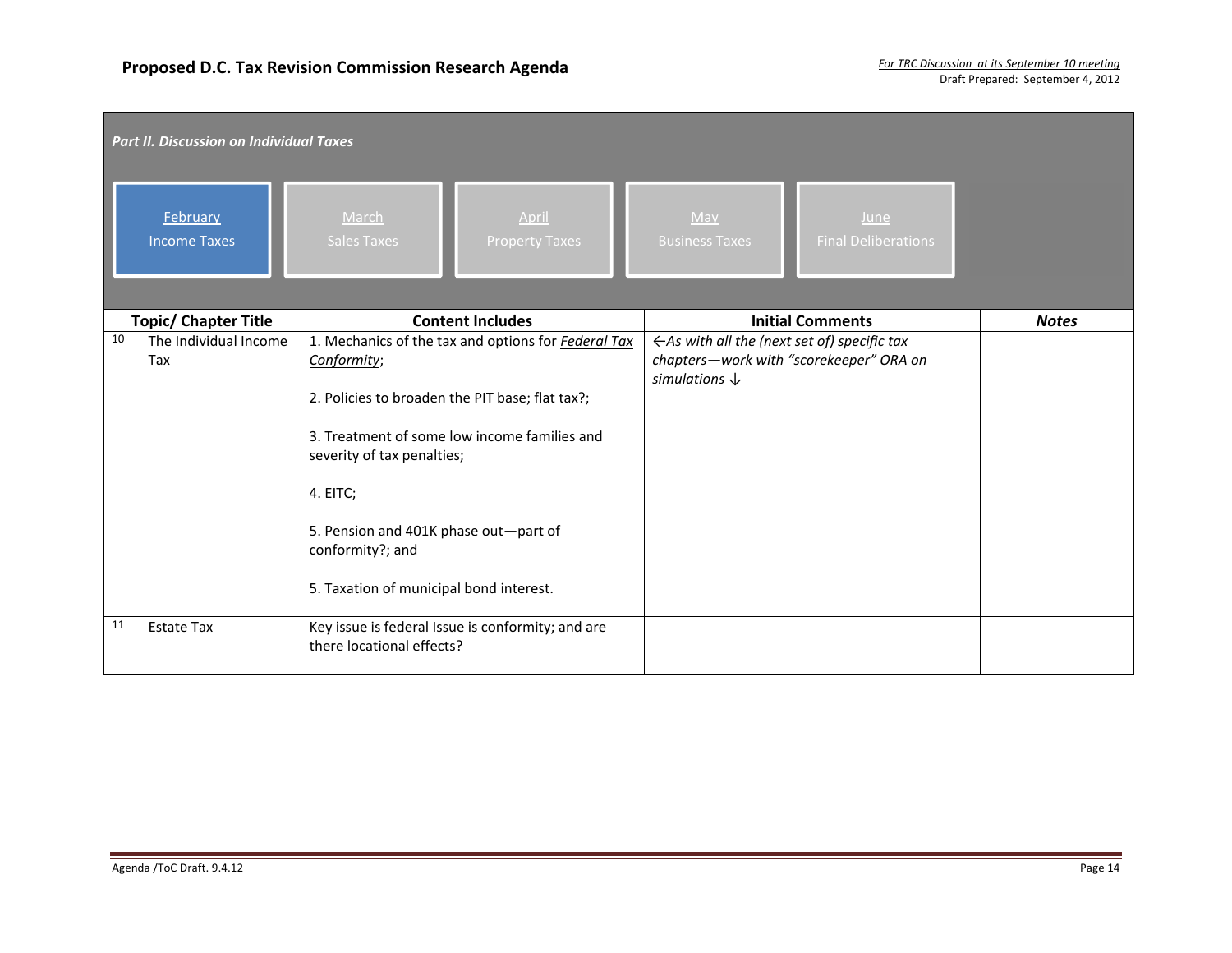|     | <b>Part II. Discussion on Individual Taxes</b> |                                                                                                                                                                                                                                                                                                                                                                                                                                     |                                                                              |              |  |  |  |  |
|-----|------------------------------------------------|-------------------------------------------------------------------------------------------------------------------------------------------------------------------------------------------------------------------------------------------------------------------------------------------------------------------------------------------------------------------------------------------------------------------------------------|------------------------------------------------------------------------------|--------------|--|--|--|--|
|     | February<br><b>Income Taxes</b>                | April<br>March<br><b>Sales Taxes</b><br><b>Property Taxes</b>                                                                                                                                                                                                                                                                                                                                                                       | May<br>June<br><b>Final Deliberations</b><br><b>Business Taxes</b>           |              |  |  |  |  |
|     | <b>Topic/ Chapter Title</b>                    | <b>Content Includes</b>                                                                                                                                                                                                                                                                                                                                                                                                             | <b>Initial Comments</b>                                                      | <b>Notes</b> |  |  |  |  |
| 12  | <b>Retail Sales Tax</b>                        | 1. Base broadening of current law a key issue/as DC<br>sees growth in service sectors; how to tax and (a)<br>avoid pyramiding and (b) the mechanics of taxation<br>of professional income;<br>2. Remote commerce, including hotel reservation<br>system;<br>3. Not- for- Profit Entities;<br>4. Exporting to Visitors and other non -residents;<br>and<br>5. Estimate business to business transactions as<br>part of the RST Base. | To discuss-how to bring together PIT, RST, and<br>RPT low income tax relief. |              |  |  |  |  |
| 13. | <b>Selected Sales Taxes</b>                    | Cigarette, Alcohol, Motor Vehicle Excises. Motor<br>Vehicle Fuel (excludes registration fees); baseball<br>gross receipts                                                                                                                                                                                                                                                                                                           |                                                                              |              |  |  |  |  |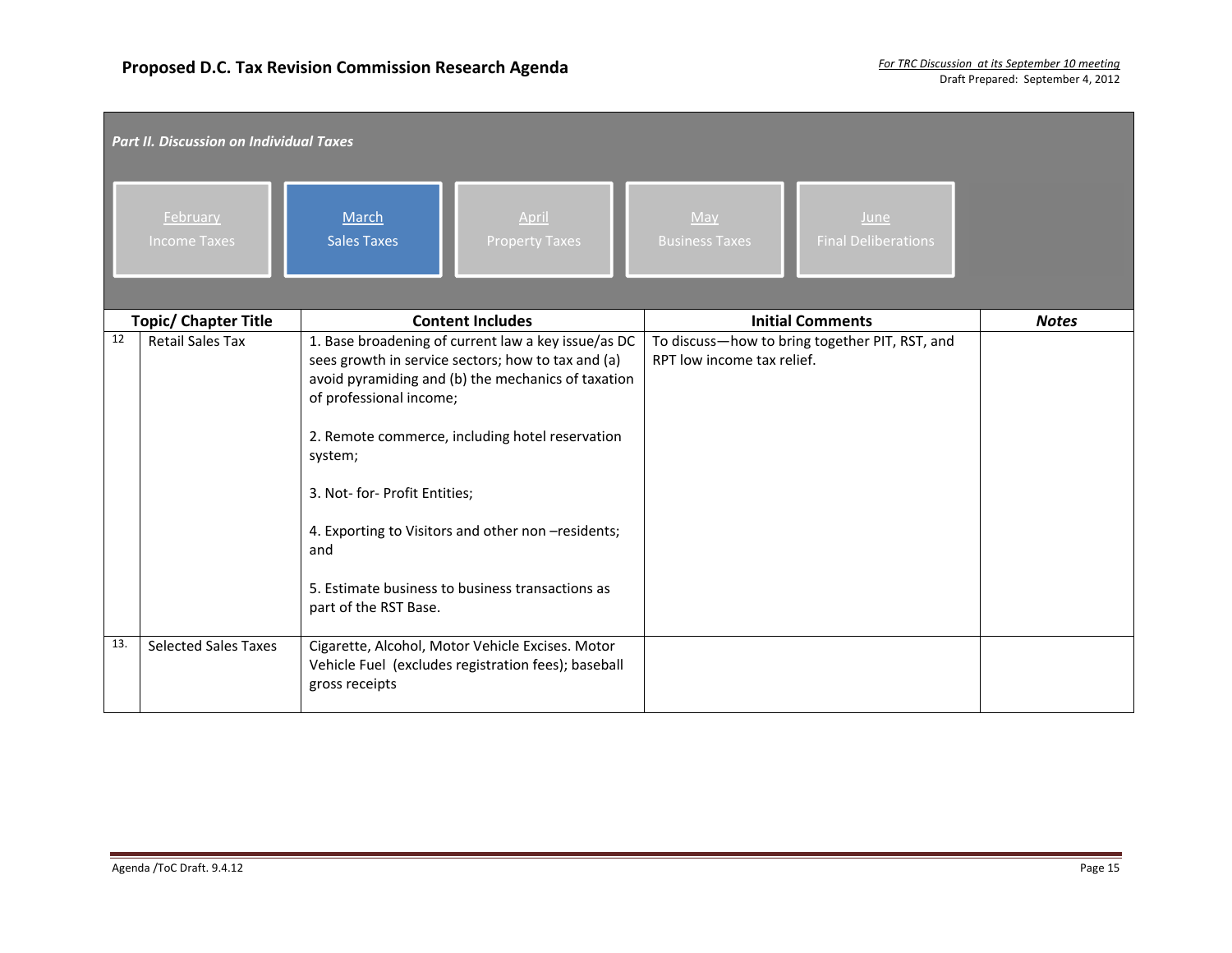|    | <b>Part II. Discussion on Individual Taxes</b> |                                                                                                                                                                                              |                                                                                                                                                                                                                                                                     |                                    |                                               |              |  |  |
|----|------------------------------------------------|----------------------------------------------------------------------------------------------------------------------------------------------------------------------------------------------|---------------------------------------------------------------------------------------------------------------------------------------------------------------------------------------------------------------------------------------------------------------------|------------------------------------|-----------------------------------------------|--------------|--|--|
|    | February<br><b>Income Taxes</b>                | March<br><b>Sales Taxes</b>                                                                                                                                                                  | April<br><b>Property Taxes</b>                                                                                                                                                                                                                                      | May<br><b>Business Taxes</b>       | June<br><b>Final Deliberations</b>            |              |  |  |
|    | <b>Topic/ Chapter Title</b>                    |                                                                                                                                                                                              | <b>Content Includes</b>                                                                                                                                                                                                                                             |                                    | <b>Initial Comments</b>                       | <b>Notes</b> |  |  |
| 14 | Real Property Tax: A<br><b>Basic Primer</b>    | Property tax as critical tax as DC is a local<br>governments and property tax is good local<br>revenue source.<br>levies, collections, delinquencies, tax base<br>composition and tax rates. | Describe personal and real property taxes in DC<br>with a focus on real residential and commercial<br>property taxes-both very different but important.<br>After describing the institutional/legal framework,<br>this chapter presents trends in DC - assessments, | least four chapters as now listed) | Property as a key Focus of the Commission (at |              |  |  |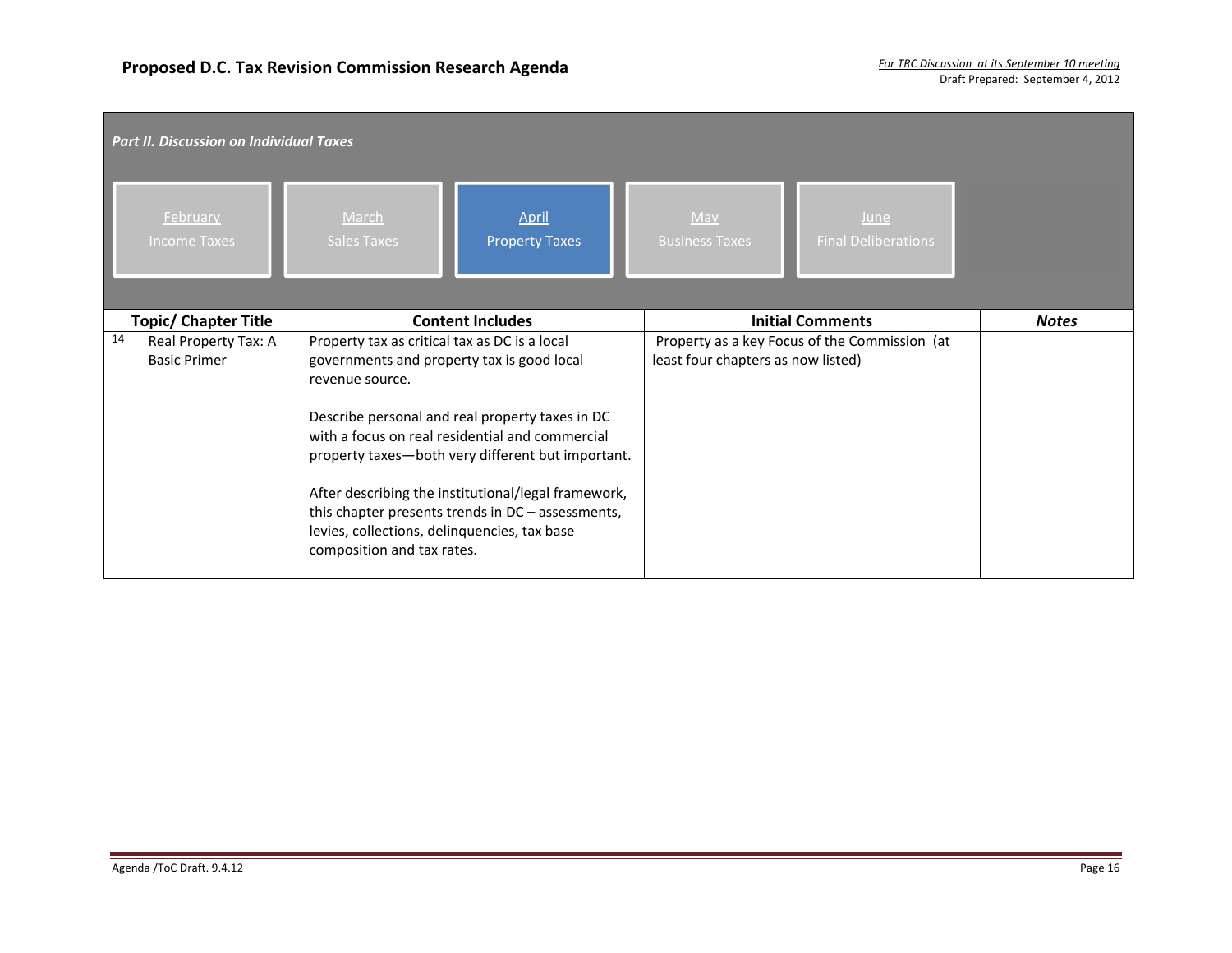|    | <b>Part II. Discussion on Individual Taxes</b>         |                                                                                                                                                                                                                                                                                                                                                                                                                                                                                                                                                                                                                                                                                                                                                                                                                                                                                                                                         |                                                                                                                                                                                                             |              |  |  |  |  |
|----|--------------------------------------------------------|-----------------------------------------------------------------------------------------------------------------------------------------------------------------------------------------------------------------------------------------------------------------------------------------------------------------------------------------------------------------------------------------------------------------------------------------------------------------------------------------------------------------------------------------------------------------------------------------------------------------------------------------------------------------------------------------------------------------------------------------------------------------------------------------------------------------------------------------------------------------------------------------------------------------------------------------|-------------------------------------------------------------------------------------------------------------------------------------------------------------------------------------------------------------|--------------|--|--|--|--|
|    | February<br><b>Income Taxes</b>                        | March<br>April<br><b>Property Taxes</b><br><b>Sales Taxes</b>                                                                                                                                                                                                                                                                                                                                                                                                                                                                                                                                                                                                                                                                                                                                                                                                                                                                           | May<br>June<br><b>Business Taxes</b><br><b>Final Deliberations</b>                                                                                                                                          |              |  |  |  |  |
|    | <b>Topic/ Chapter Title</b>                            | <b>Content Includes</b>                                                                                                                                                                                                                                                                                                                                                                                                                                                                                                                                                                                                                                                                                                                                                                                                                                                                                                                 | <b>Initial Comments</b>                                                                                                                                                                                     | <b>Notes</b> |  |  |  |  |
| 15 | <b>Taxation of Residential</b><br><b>Real Property</b> | Define the real property tax base by identifying<br>what is included and what is excluded. Describe the<br>valuation processes, how well they are done and<br>how transparent they are to the public.<br>This section will address a number of issues related<br>to the fairness and overall complexity of the<br>system, including:<br>i. A discussion of the how revenues foregone<br>through tax relief measures (tax expenditures)<br>erode the tax base and shift the tax burden<br>ii. exploring the impact of assessment caps, which<br>limit the growth in real property assessments for<br>owner occupied housing, on revenue productivity,<br>uniformity and fairness<br>iii. identifying administrative costs associated with<br>the implementation of the real property tax<br>resulting from the plethora of property tax relief<br>mechanisms and the imposition of the 40 percent<br>floor on assessed values and taxes. | This is a huge chapter with separate sections on<br>1. tax expenditures<br>2. assessment caps<br>3. administration issues with a focus on<br>assessment uniformity and property tax relief in<br>both cases |              |  |  |  |  |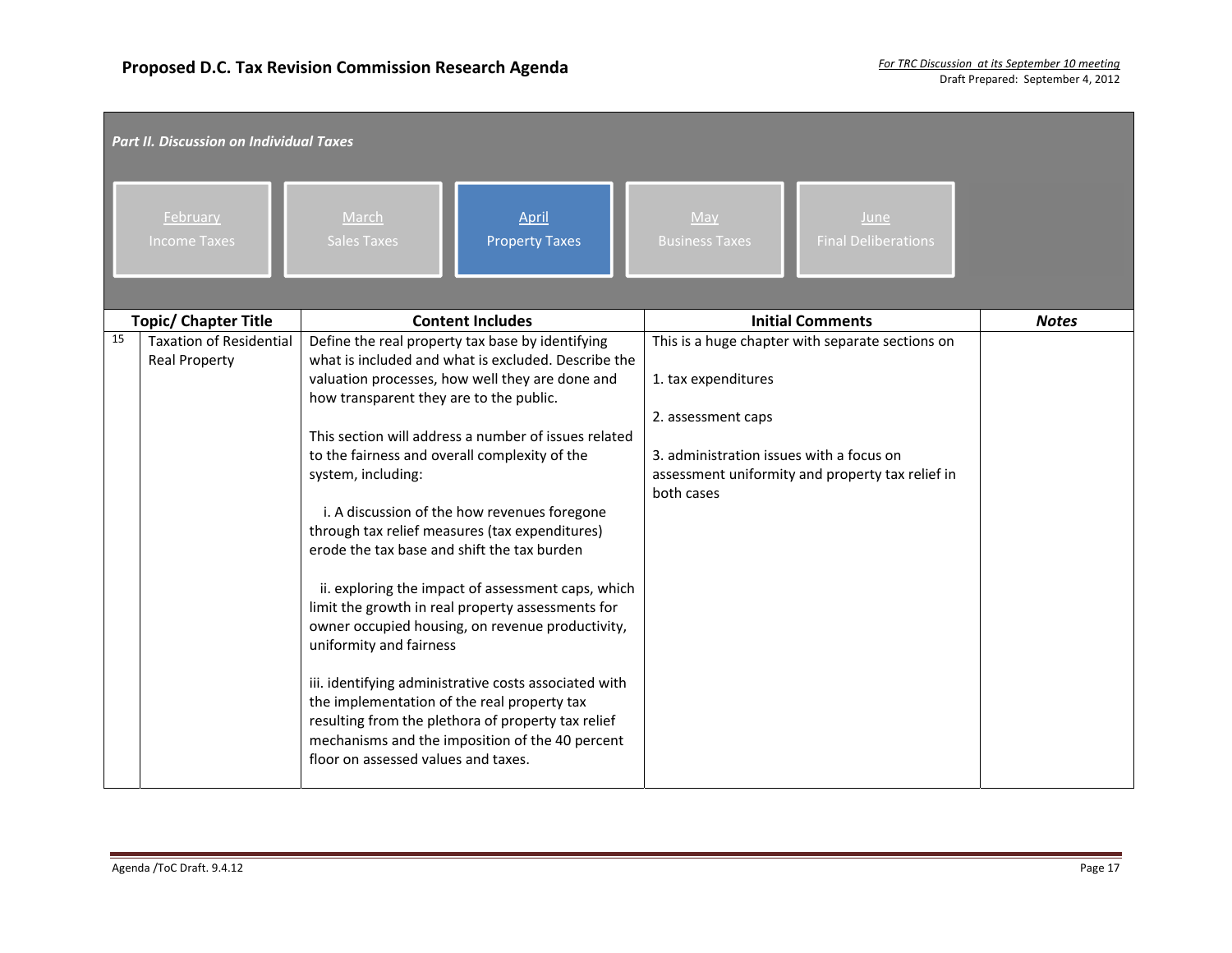| <b>Part II. Discussion on Individual Taxes</b>  |                                                                                                                                                                                                                                                                                                                                                                                                                                                                                                                                                                                                                                                                                                                                                                                                                                                                                                                                     |                                                                                                                                                                                                                                                                                                               |              |  |  |  |
|-------------------------------------------------|-------------------------------------------------------------------------------------------------------------------------------------------------------------------------------------------------------------------------------------------------------------------------------------------------------------------------------------------------------------------------------------------------------------------------------------------------------------------------------------------------------------------------------------------------------------------------------------------------------------------------------------------------------------------------------------------------------------------------------------------------------------------------------------------------------------------------------------------------------------------------------------------------------------------------------------|---------------------------------------------------------------------------------------------------------------------------------------------------------------------------------------------------------------------------------------------------------------------------------------------------------------|--------------|--|--|--|
| February<br><b>Income Taxes</b>                 | March<br>April<br><b>Property Taxes</b><br><b>Sales Taxes</b>                                                                                                                                                                                                                                                                                                                                                                                                                                                                                                                                                                                                                                                                                                                                                                                                                                                                       | May<br>June<br><b>Final Deliberations</b><br><b>Business Taxes</b>                                                                                                                                                                                                                                            |              |  |  |  |
| <b>Topic/ Chapter Title</b>                     | <b>Content Includes</b>                                                                                                                                                                                                                                                                                                                                                                                                                                                                                                                                                                                                                                                                                                                                                                                                                                                                                                             | <b>Initial Comments</b>                                                                                                                                                                                                                                                                                       | <b>Notes</b> |  |  |  |
| 16<br>Taxation of<br><b>Commercial Property</b> | Explores issues related to the real property tax on<br>commercial properties. It starts with a description<br>of current law including defining the base and<br>various classes of property. The chapter also looks<br>at:<br>i.<br>the issue of the level and variation in tax<br>rates across property types and the<br>classification system generally<br>the extent to which the commercial real<br>ii.<br>property tax is exported to non-residents<br>the appeals process and recent changes to<br>iii.<br>that process<br>discussing the proliferation in properties<br>iv.<br>that are totally exempt from the real<br>property tax and how they might<br>contribute to the cost of services they<br>consume through payments-in-lieu-if-<br>taxes (PILOTs), the provision of services-<br>in-lieu-of-taxes (SILOTs) or other means<br>the growth and nature of property tax<br>v.<br>abatements as an economic development | Another huge topic which will include separate<br>sections on:<br>1. Classification and the level and variation of tax<br>rates across property types<br>2. exporting the tax burden to non-residents<br>3. appeals process<br>4. exempt properties<br>5. property tax abatements and economic<br>development |              |  |  |  |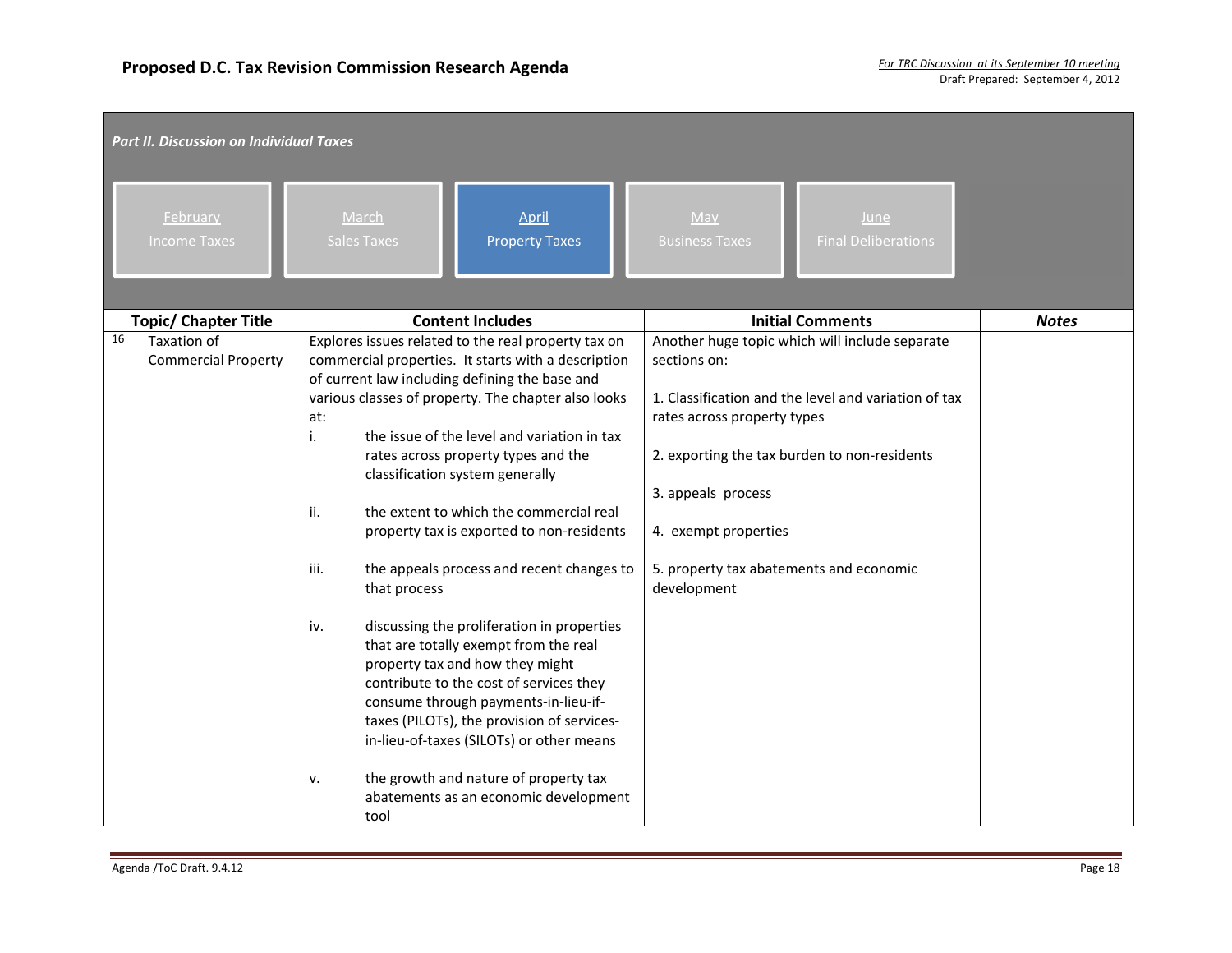|    | <b>Part II. Discussion on Individual Taxes</b>                                |                                                                                                                                                                                                                                                                                                                                                      |                                                                                                                                                                                                                                                            |  |                              |                                    |              |  |
|----|-------------------------------------------------------------------------------|------------------------------------------------------------------------------------------------------------------------------------------------------------------------------------------------------------------------------------------------------------------------------------------------------------------------------------------------------|------------------------------------------------------------------------------------------------------------------------------------------------------------------------------------------------------------------------------------------------------------|--|------------------------------|------------------------------------|--------------|--|
|    | February<br><b>Income Taxes</b>                                               | March<br><b>Sales Taxes</b>                                                                                                                                                                                                                                                                                                                          | April<br><b>Property Taxes</b>                                                                                                                                                                                                                             |  | May<br><b>Business Taxes</b> | June<br><b>Final Deliberations</b> |              |  |
|    | <b>Topic/ Chapter Title</b>                                                   |                                                                                                                                                                                                                                                                                                                                                      | <b>Content Includes</b>                                                                                                                                                                                                                                    |  |                              | <b>Initial Comments</b>            | <b>Notes</b> |  |
| 17 | Personal Property,<br>Public Space Use<br>(vault tax); Possessory<br>interest | Issues to be examined include: (i) providing detail<br>about what taxes and fees public space users and<br>(ii) discussing the equitable application of sales and<br>property taxes vis-à-vis similar business properties<br>that that do not use public space. The 1998 TRC<br>report found the personal property tax to have a<br>negative effect. |                                                                                                                                                                                                                                                            |  |                              |                                    |              |  |
| 18 | Deed and Recordation<br>Taxes, Including tax on<br><b>Economic Interests</b>  | revenues for specific expenditures.                                                                                                                                                                                                                                                                                                                  | Rationale; administration; effect on transactions<br>(e.g. housing). Look at the level of the tax and<br>arguments pro and con for a tax greater than<br>administrative/record keeping costs. Issue of<br>commercial refinancing, issues of earmarking tax |  |                              |                                    |              |  |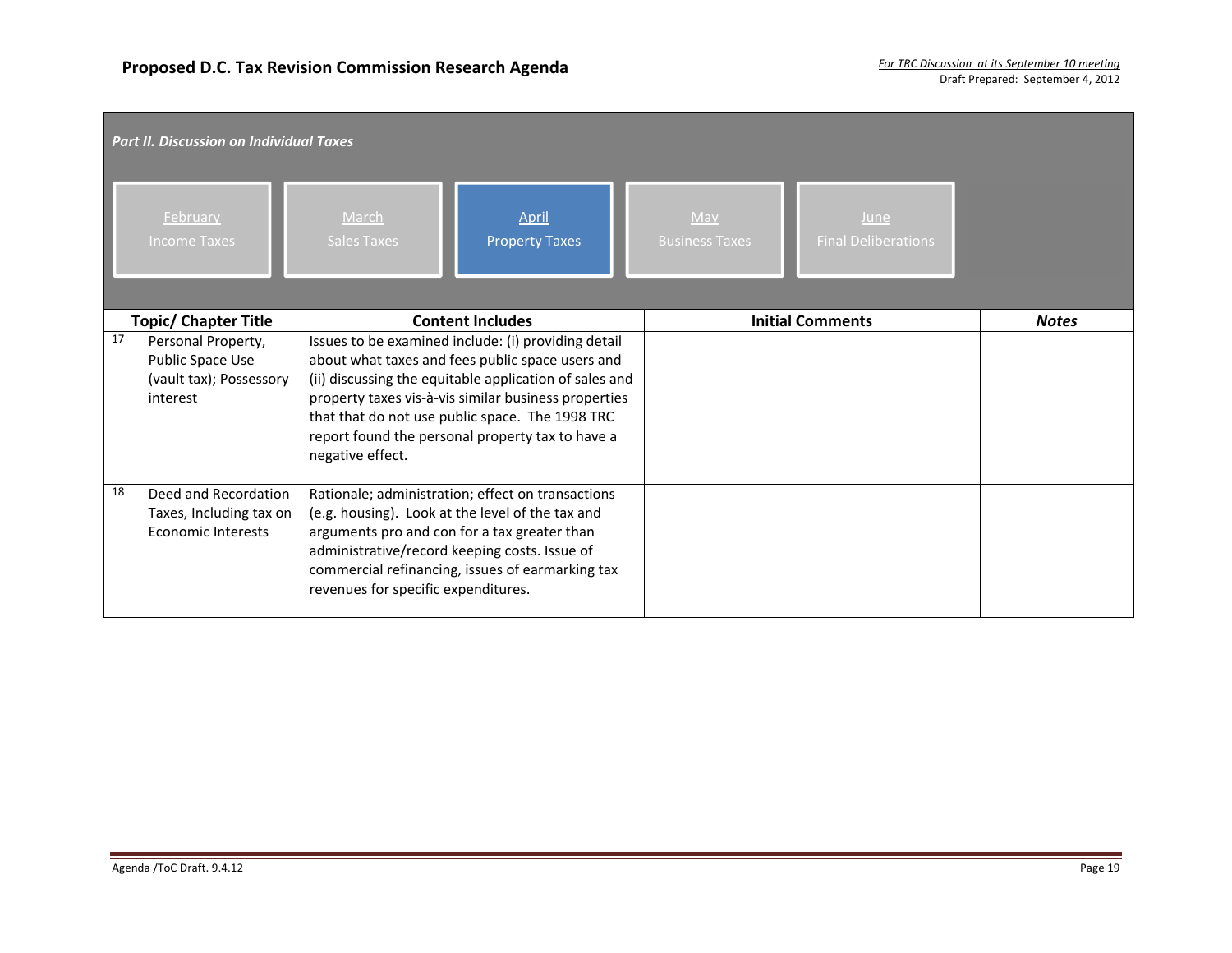| <b>Part II. Discussion on Individual Taxes</b> |                                                                                         |                                                                                                                                                                                                                                                                                                                                                                                                   |                                                                                                                                                                                                                                                                                                                                                                                                 |                          |  |  |  |
|------------------------------------------------|-----------------------------------------------------------------------------------------|---------------------------------------------------------------------------------------------------------------------------------------------------------------------------------------------------------------------------------------------------------------------------------------------------------------------------------------------------------------------------------------------------|-------------------------------------------------------------------------------------------------------------------------------------------------------------------------------------------------------------------------------------------------------------------------------------------------------------------------------------------------------------------------------------------------|--------------------------|--|--|--|
|                                                | February<br><b>Income Taxes</b>                                                         | March<br>April<br><b>Sales Taxes</b><br><b>Property Taxes</b>                                                                                                                                                                                                                                                                                                                                     | May<br>June<br><b>Business Taxes</b><br><b>Final Deliberations</b>                                                                                                                                                                                                                                                                                                                              |                          |  |  |  |
|                                                | <b>Topic/ Chapter Title</b>                                                             | <b>Content Includes</b>                                                                                                                                                                                                                                                                                                                                                                           | <b>Initial Comments</b>                                                                                                                                                                                                                                                                                                                                                                         | <b>Notes</b>             |  |  |  |
| 19                                             | <b>General Business</b><br>Taxation: the<br>Corporate Net Income<br>(Franchise) Tax     | Key issues to lay out (which will also pertain to<br>Chapter 10) include why tax the business<br>enterprise in the first place? $\rightarrow$ Do pass through<br>entities make the tax obsolete/treatment of UB<br>tax. Apportionment of business income and<br>receipts (combined reporting); special attention to<br>tax admin. (?) Taxation by size of business-the<br>"small business" topic. | Also must focus on the history, status, and<br>options for taxation of unincorporated business<br>income. Logical to have this follow PIT even<br>though gen. bus tax not one of the "Big 3" (PIT,<br>RST, RPT)                                                                                                                                                                                 |                          |  |  |  |
| 20                                             | Alternatives to the<br><b>Taxation of Business</b><br>Net Income: VAT and<br><b>GRT</b> | Description of alternatives. Equal yield vis-à-vis<br>corporate tax only; Could have a section of "what<br>if" Federal Govt adopts a broad based consumption<br>tax.                                                                                                                                                                                                                              | Entity taxation. Success of Ohio's CAT makes this<br>an issue meriting attention. It's hard to see how<br>we can justify deleting this chapter                                                                                                                                                                                                                                                  |                          |  |  |  |
| 21                                             | The Revenue System<br>and Local Economic<br>Development                                 | This is the competitiveness chapter: Includes<br>Fundamentals of job creation; business tax<br>incentives.<br>A question arises as to whether we (i) commission<br>a special section on Enterprise zones and on (ii)<br>role of small business in economic development.                                                                                                                           | <b>Business Tax Incentives: Document what</b><br>programs and incentives there are and what the<br>trends have been since the 1998 study. Then<br>discuss current programs in DC and their<br>relationship to factors identified in 1(b).<br>Include TIFs here along with abatements: Is there<br>a set of principles for abatements and TIFs or has<br>this been ad hoc? Include baseball tax. |                          |  |  |  |
| 22                                             | <b>Tax Credits for CBEs</b>                                                             | This topic could be considered under the tax<br>expenditure section or explicitly as its own<br>area for consideration.                                                                                                                                                                                                                                                                           |                                                                                                                                                                                                                                                                                                                                                                                                 | <b>Omit from Agenda?</b> |  |  |  |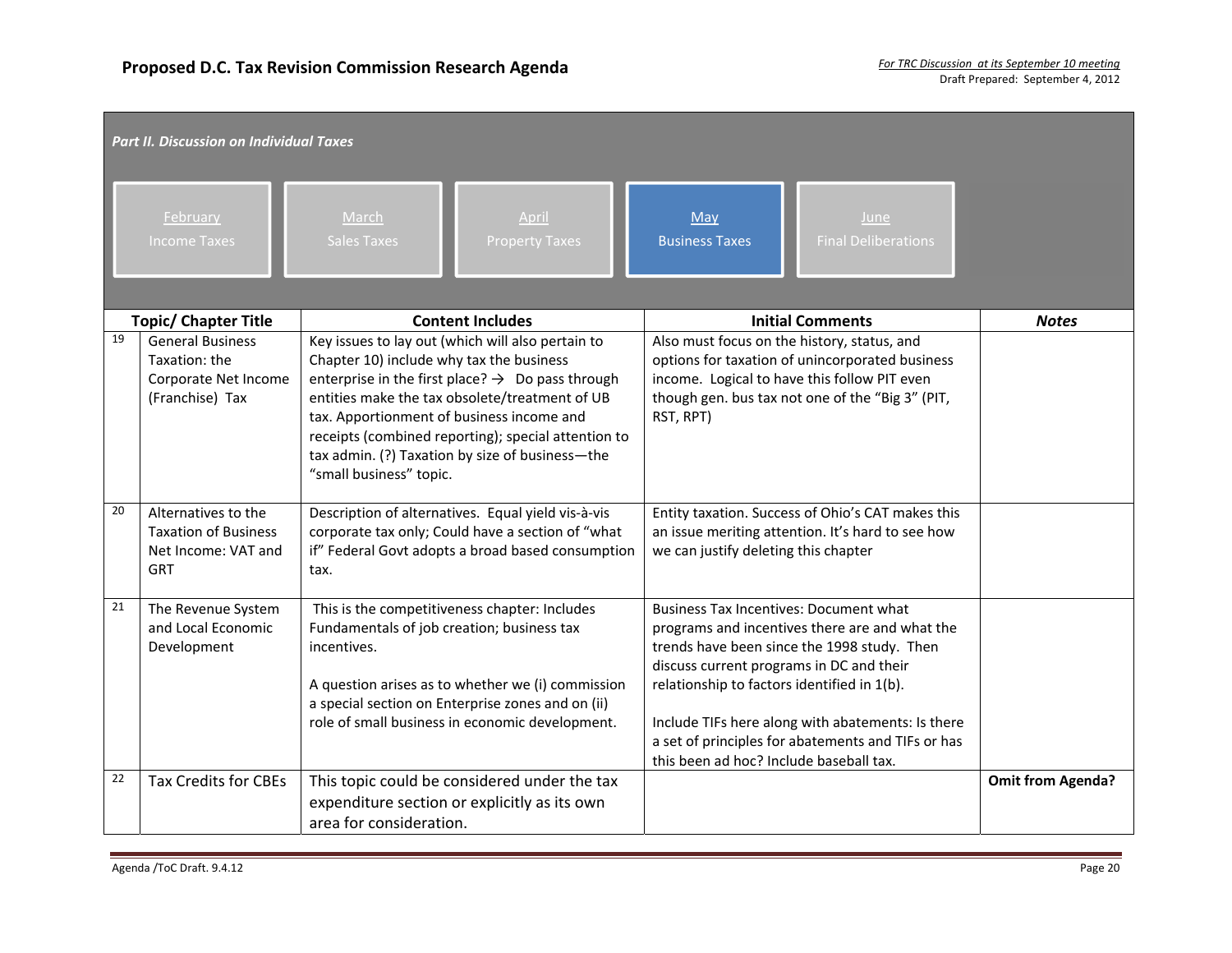| Other Areas to be Scheduled as supplemental discussion items during the January through April Period |                                                          |                                                                                                                                                                                                                                                                                                                |                         |                                                                                                  |  |  |  |
|------------------------------------------------------------------------------------------------------|----------------------------------------------------------|----------------------------------------------------------------------------------------------------------------------------------------------------------------------------------------------------------------------------------------------------------------------------------------------------------------|-------------------------|--------------------------------------------------------------------------------------------------|--|--|--|
| <b>Non-Tax Revenues</b><br><b>Tax Administration</b><br><b>Other Tax Issues</b>                      |                                                          |                                                                                                                                                                                                                                                                                                                |                         |                                                                                                  |  |  |  |
|                                                                                                      | <b>Topic/ Chapter Title</b>                              | <b>Content Includes</b>                                                                                                                                                                                                                                                                                        | <b>Initial Comments</b> | <b>Notes</b>                                                                                     |  |  |  |
| 23                                                                                                   | Non Tax<br>Revenues/User Fees<br>and Charges.            | DC has several forms. This chapter looks at the<br>trends in non-tax revenues and future prospects.<br>The issue of indexing user fees and charges to keep<br>up with the increase in cost of providing services<br>will be explored. Includes motor vehicle excise &<br>fuel and taxes and registration fees. |                         | <b>Omit from Agenda?</b>                                                                         |  |  |  |
| 24                                                                                                   | <b>Special Purpose</b><br>Revenue ("O" type)             | This section will include a discussion of dedicated<br>fees and taxes (earmarking) and to what extent<br>that limits budgetary flexibility and leads to higher<br>overall tax rates.                                                                                                                           |                         | <b>Omit from Agenda?</b><br>Note that this topic<br>is key to the topic of<br>revenue earmarking |  |  |  |
| 25                                                                                                   | <b>Tax Administration</b>                                | The Commission may examine issues that have a<br>subsequent impact on tax administration that<br>should be examined.                                                                                                                                                                                           |                         | <b>Omit from Agenda?</b>                                                                         |  |  |  |
| 26                                                                                                   | <b>Utility Taxes</b>                                     | Telecommunications taxes, electric distribution,<br>heating oil, natural gas.                                                                                                                                                                                                                                  |                         | <b>Omit from Agenda?</b>                                                                         |  |  |  |
| 27                                                                                                   | <b>Health Care Provider</b><br>and Hospital Bed<br>Taxes | Consideration of these taxes is not being proposed<br>for the agenda.                                                                                                                                                                                                                                          |                         | <b>Omit from Agenda?</b>                                                                         |  |  |  |